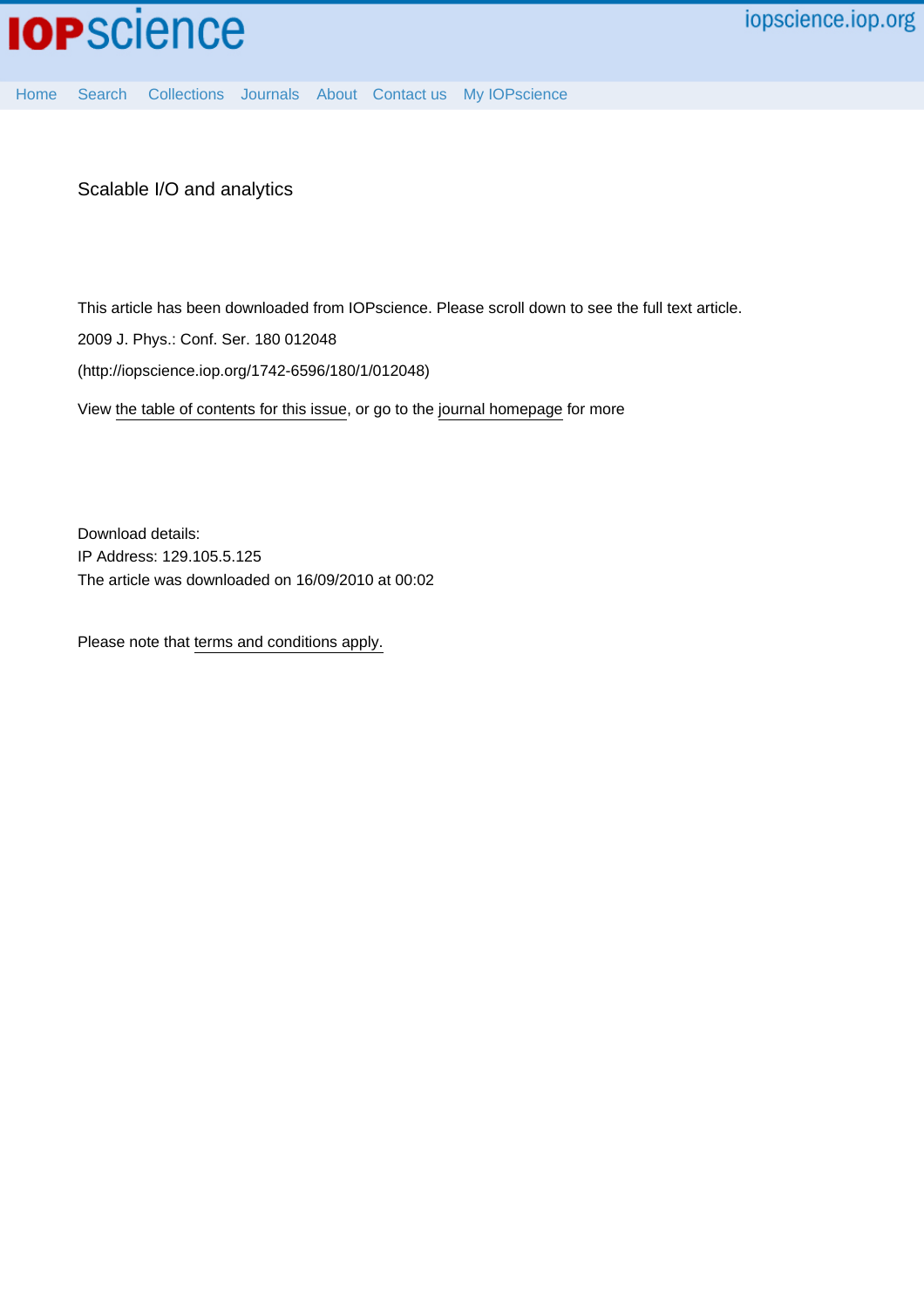# Scalable I/O and analytics

Alok Choudhary<sup>1</sup>, Wei-keng Liao<sup>1</sup>, Kui Gao<sup>1</sup>, Arifa Nisar<sup>1</sup>, Robert Ross<sup>2</sup>, Rajeev Thakur<sup>2</sup>, and Robert Latham<sup>2</sup>

<sup>1</sup> Electrical Engineering and Computer Science Department, Northwestern University <sup>2</sup> Mathematics and Computer Science Division, Argonne National Laboratory

E-mail: {choudhar,wkliao,kgao,ani662}@eecs.northwestern.edu, {rross,thakur,robl}@mcs.anl.gpv

Abstract. High-performance computing systems have already approached peta-scale with hundreds of thousands of processors/cores in many deployments. These systems promise a new level of predictive and knowledge discovery ability as researchers gain the capability to model dependencies between phenomena at scales not seen earlier. These applications are highly I/O and data intensive, leading scientists to observe that performing I/O and subsequent analyses are major bottlenecks in effectively utilizing peta-scale systems and a major hurdle in accelerating discoveries. Although significant progress has been made in performance, interfaces, and middleware runtime systems for I/O in the recent past, significantly more research and development needs to be carried out to scale the performance to the desired levels for systems containing tens to hundreds of thousands of cores. In this work we outline our recent achievements and current research for designing scalable I/O software and enabling data analytics in storage systems. We also enumerate key challenges for the I/O systems and discuss ongoing efforts that address these challenges.

# 1. Introduction

Research and development in science and engineering is increasingly based on simulations and/or on analysis of observational data requiring the use of high-performance computing (HPC) systems. HPC systems have already approached peta-scale in many deployments and efforts are already underway towards designing and scaling systems to exascale. As systems scale, simulations in areas such as combustion, chemistry, nanoscience, astrophysics, cosmology, fusion, climate prediction, environmental science, and biology have the potential of providing a new level of predictive and knowledge discovery, as researchers gain the capability to model dependencies between phenomena at scales. Many of these applications are expected to use systems with hundreds of thousands of processors/cores in order to achieve the resolution needed to better analyze and understand complex science problems. One common characteristic of all these applications is that they are all highly I/O and data intensive.

For example, in the area of atmospheric science and climate modeling it would be possible to use more realistic models of clouds, precipitation, and convective processes by substantially increasing the grid resolution, which would be feasible with computing power at this scale. At a mesh spacing of 1 km and higher resolution, it is possible to accurately predict tropical cyclones and other extreme weather events. It has been estimated that a global model on a uniform grid with 1 km mesh spacing would require a computer with sustained performance of 10 peta flops or more [1]. These types of applications require simulations, data assimilation,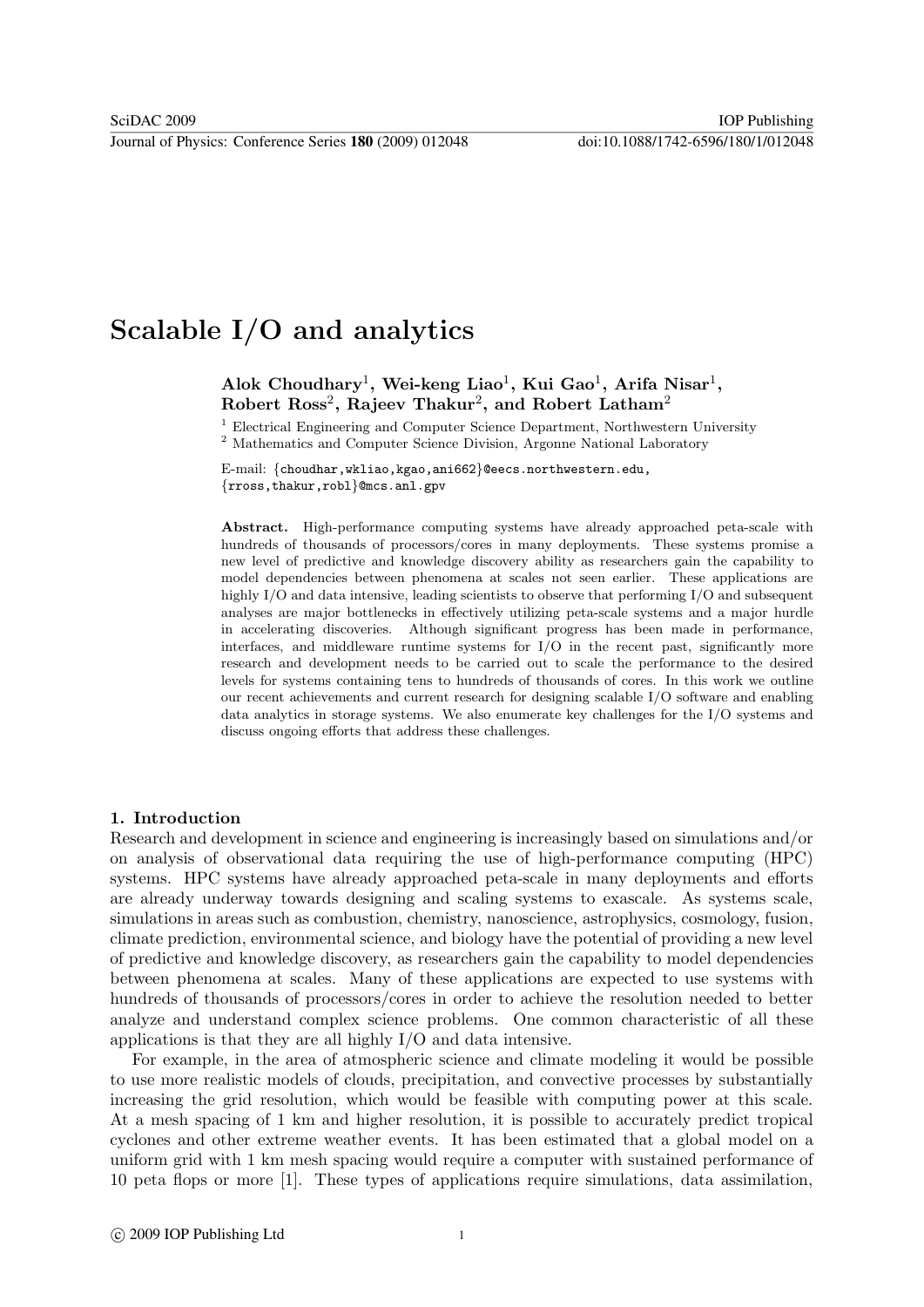SciDAC 2009 **IOP** Publishing

Journal of Physics: Conference Series **180** (2009) 012048 doi:10.1088/1742-6596/180/1/012048



Figure 1. I/O software stack. High-level data information is lost as data reaches lower levels.

analytics, validation of simulations with observations, etc. This requirement is quite common across a range of applications in science and engineering. However, these characteristics across applications also lead the scientists to observe that performing I/O and subsequent analyses are major bottlenecks and most scientists also point that out as a major hurdle to effectively utilizing peta-scale systems and accelerating discoveries.

Although significant progress has been made in performance, interfaces, and middleware runtime systems for I/O in the recent past, significantly more research and development needs to be carried out to scale the performance to the desired levels for systems containing tens to hundreds of thousands of cores. Figure 1 illustrates a typical parallel I/O software stack that is found in typical HPC systems. We note that this is a logical view and not meant to illustrate physical connectivity or configuration of the I/O stack, rather to describe the software layers. A parallel application may directly call MPI-IO or POSIX I/O functions to access files from the parallel file system. Alternatively, a typical large-scale data-intensive application may use several layers of software as illustrated in the figure. For example, a weather modeling application may use NetCDF [2] for data representation and storage, where I/O is carried out through parallel netCDF (PnetCDF) [3] for fast performance. PnetCDF is built on top of MPI-IO [4], which may be layered on top of the Parallel Virtual File System (PVFS) [5] or some other parallel file system. The highest layer normally has semantic information associated with the data, such as data structures, types, attributes, user annotations, and data partitioning patterns, which describe the intent of a user. For example, at the high-level I/O library layer, the user may have represented a three-dimensional structure with a specific distribution of data (each element of which may be a collection of variables such as temperature, pressure, density, humidity, etc.). Some relationships can be preserved in the MPI-IO layer, such as the data partitioning patterns among a group of processes. Furthermore, the MPI-IO may use the partitioning information to enable optimizations of data caching, process coordination, and other techniques for performance optimizations [6, 7, 8, 9, 10, 11]. However, the data structures, types, attributes, and annotations will be converted to byte streams at the MPI-IO layer. Further down, at the POSIX I/O and file system layers, without proper interfaces for complex metadata communication, high-level information gets lost, and data appears just a stream of bytes.

As we move towards peta-scale systems and beyond, we have to reconsider the traditional approaches to I/O optimizations. Traditional interfaces in file systems and storage systems are designed to handle the worst-case scenarios for conflicts, synchronization, locking, coherence checks, and other issues, which adversely affect the performance. In other words, in this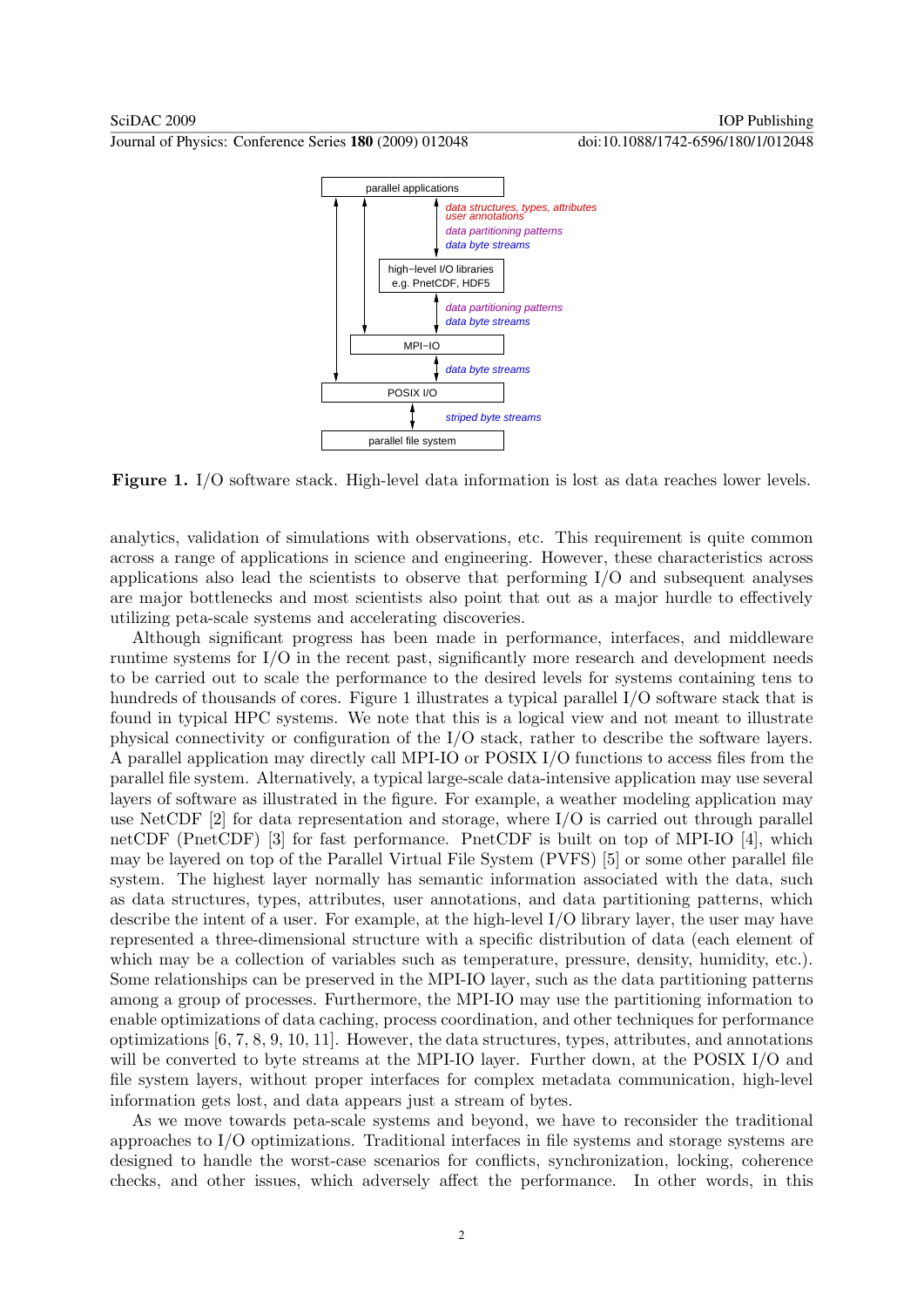conventional design, the lower layers of the software stack are designed pessimistically, rather than optimistically. Of course, the reasons for those designs are the semantics and expectations of consistency, reliability, and other features needed from the storage and file systems. However, by providing and using the appropriate interface at the middleware (e.g., MPI-IO) level, understanding the access patterns, using some system resources within user application space, and performing intelligent caching, the desired scalability in performance can be achieved in such a manner that the optimizations are also portable across different systems through the use of this middleware. We need to understand the source of the problems and limitations of the current approaches, rather than blindly trying to deal with their manifestations for particular architectures and applications. In many cases, the problem is not that of having insufficient  $I/O$ capacity or bandwidth, but it is the excessive synchronization and file system control overhead at the I/O layer to account for semantics and the worst-case scenarios. This can have devastating results on overall system performance. Even though research and development for implementing efficient memory synchronization or file locking scheme (when really needed) is important, highlevel information about access patterns may be the keys to eliminate or reduce such bottlenecks and are, therefore, critical to achieving real scalability. In Sections 2 and 3, we discuss our recent research on developing I/O strategies for PnetCDF and MPI-IO, respectively.

The storage systems in most of today's HPC computers employ a group of servers dedicated to I/O tasks and managed by a parallel file system. The computational capacity of one of these I/O servers is equal or even greater than that of one of the compute nodes that run the application programs. However, due to little computation required for serving I/O requests, the CPUs at the I/O servers are underutilized. The computational resources at the storage systems have been proposed as active storage to perform data filtering, a common operation in database queries. Examples are active disks that embed processing hardware into disk devices so that data filtering can be accomplished much faster. Utilizing the computational resources on the I/O servers for data processing extends the same idea of reducing the data amount transferred between application clients and the storage system. There are two advantages of enabling data processing at I/O servers over active disks. First, the I/O servers require no special hardware, unlike active disks which are still not in mass production. Second, the I/O servers are interconnected and can potentially serve as a computer cluster, running full-blown parallel programs.

Computational scientists must understand results from experimental, observational and computational simulation data to gain insights and achieve knowledge discovery. As systems approach the petascale range, problems that were unimaginable a few years ago are within reach. With the increasing volume and complexity of data produced by ultra-scale simulations and high-throughput experiments, understanding the science is largely hampered by the lack of comprehensive I/O, storage, data manipulation, analysis, and mining tools. Scientists require techniques, tools, and infrastructure to facilitate better understanding of their data, in particular the ability to effectively perform complex data analysis, statistical analysis and knowledge discovery. In Section 4, we discuss the issues of enabling the storage systems to carry out data analytics computation as part of I/O operations. Without the proper interfaces and standardized protocols, data structures and their access information at the higer levels of the I/O stack cannot be passed to the lower leverls systematically.

#### 2. Optimizations in parallel netCDF

Dataset storage, exchange, and access play a critical role in scientific applications. For such purposes, netCDF serves as a software library and self-describing machine-independent data format that supports the creation, access, and sharing of array-oriented scientific data [2]. NetCDF stores metadata in a file header that describes the structures of the arrays and their layout in a netCDF file. Additional information, such as user annotations, can also be saved as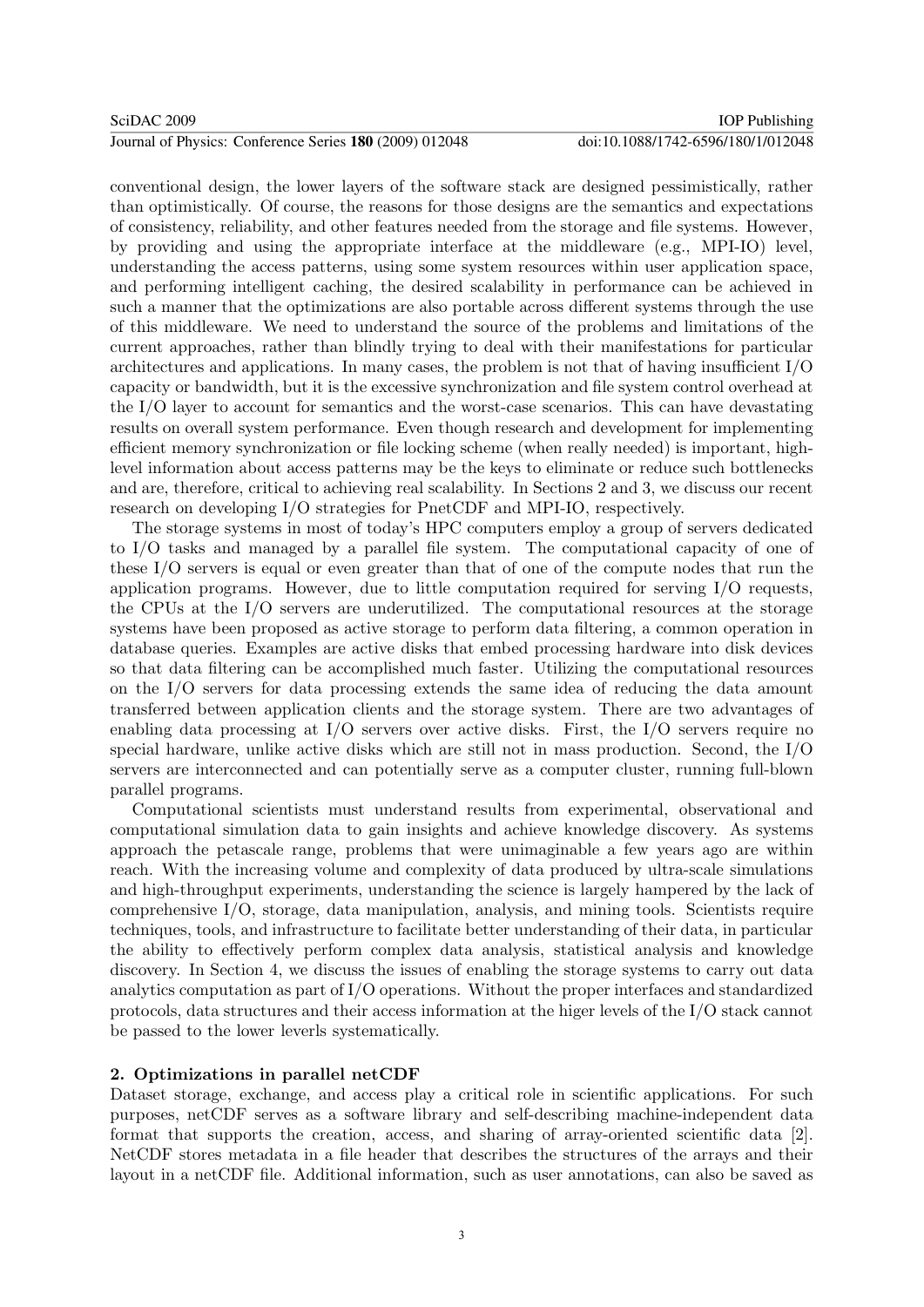

Figure 2. A 3D array partitioned among 64 processes and its mapping to 4 subfiles.

attributes. Built on top of MPI-IO for portability, Parallel netCDF (PnetCDF) was developed to support parallel I/O operations while retaining the netCDF file format for compatibility with existing netCDF datasets and tools [3]. PnetCDF I/O functions take an additional argument of an MPI communicator to indicate the processes participating in the shared-file I/O operations. PnetCDF internally constructs MPI derived data types to describe complex access patterns, such as reading a subarray of a multidimensional variable. MPI hints supplied by users are passed to the underlying MPI-IO library, so that PnetCDF can take advantage of the I/O optimizations available in MPI-IO.

PnetCDF encourages a shared-file I/O approach, one of the two parallel I/O programming styles commonly used by today's parallel applications, where all application processes store and access related data in single, shared files. The other style is termed as unique  $I/O$ , also known as the unique-file-per-process style, in which each process accesses files that are unique to the process. Unique  $I/O$  can create a management nightmare for file systems when a parallel job running on thousands of processes produces hundreds of thousands or millions of files. Furthermore, accessing millions of files can be a daunting task for post-run data analysis.

The shared-file I/O programming style avoids such problems. It can also be used to save global partitioned data structures in the canonical order. However, shared-file I/O performance often suffers from significant file system overheads, at large scale, due to conflicted I/O requests among processes [12, 11]. Such overheads include the system's data consistency control for cache coherency and I/O atomicity. Standard file system atomicity rules require that the results of an individual write call are either entirely visible or completely invisible to any successive read call from the same or different process [13]. Similarly, any caches must be kept synchronized so that a consistent view of the file is preserved. In modern parallel file systems, data consistency control is usually implemented using a file locking mechanism. As the number of concurrent accesses to a shared file increases, the overhead due to lock conflicts can increase dramatically.

As a middle ground between the two extremes of small files and very large files, we have developed a subfiling scheme for PnetCDF that allows a large multi-dimensional global array to be split into a number of smaller subarrays, each saved in a separate file. The subfiling scheme reduces the file system control overhead by decreasing the number of processes concurrently accessing a shared file. By saving the subfiling information in the netCDF files, the structure of global arrays can be portably reconstructed. In PnetCDF subfiling, the multi-dimensional array partitioning is always along the most significant axis, and subarrays are stored in the canonical order. Figure 2 shows an example of a three-dimensional array partitioned among 64 processes and the mapping of the subarrays to four subfiles. Through the same PnetCDF I/O functions, the partitioned global array still appears to users as a single netCDF array and access to it is kept the same as without subfiling. In order to achieve this goal, the subfiling implementation automatically generates the MPI fileviews for each subfile for a given I/O request. Mapping information of a global array to subfiles is stored as netCDF attributes which are duplicated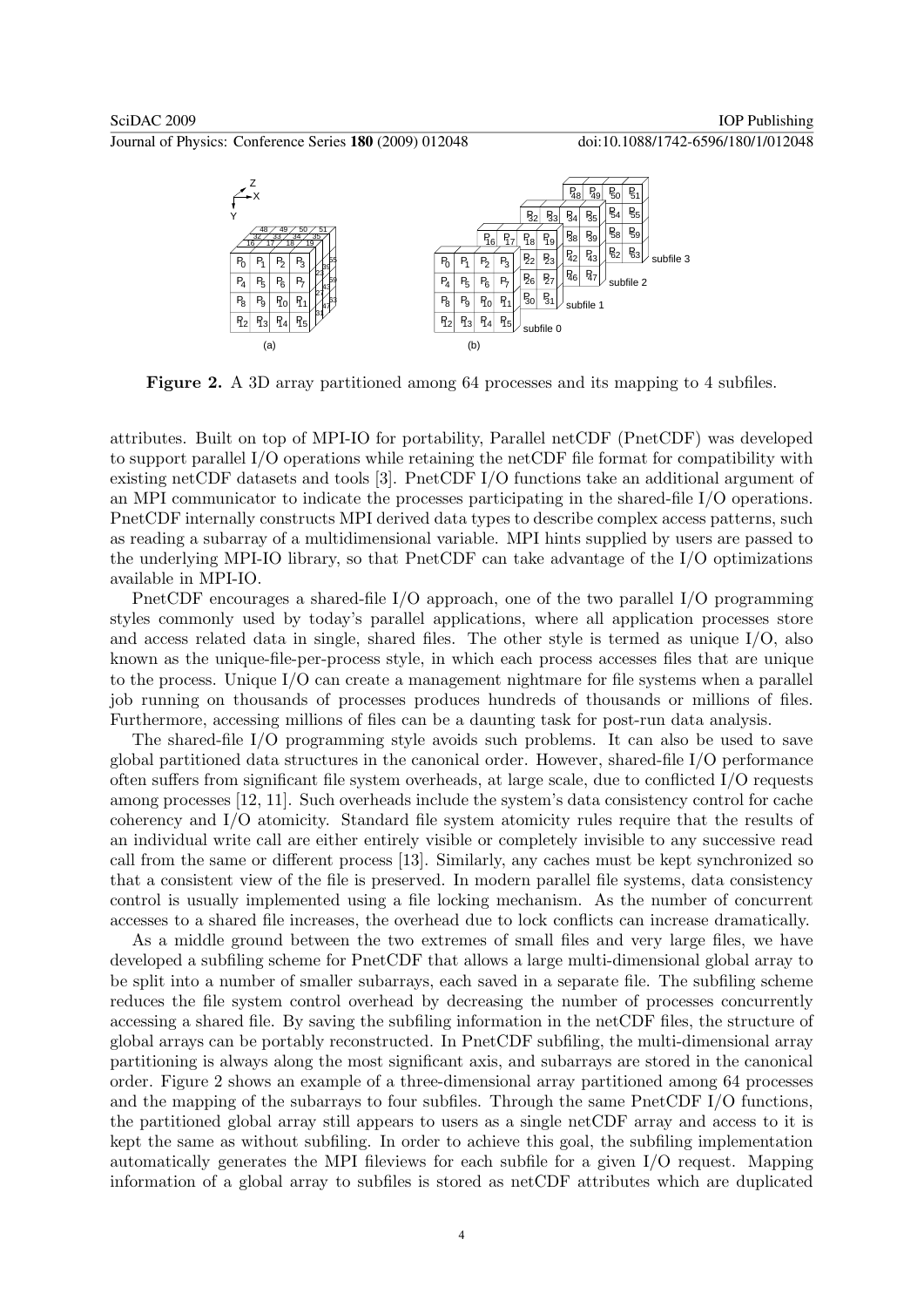

Figure 3. PnetCDF subfiling performance results for FLASH and S3D I/O kernels.

in all subfiles. Each netCDF subfile is self-contained with sufficient information to describe the layout of the local array mapped to the global array, including the names of all subfiles and partitioning of each subfile. Therefore, accessing the metadata from one of the subfiles is enough to understand the subfiling structure of the global array.

We evaluate this subfiling scheme using two scientific production application I/O kernels, FLASH-IO and S3D-IO. The performance is compared with the approaches of unique I/O and single shared-file I/O using two parallel file systems: Lustre on Franklin, the Cray XT4 at NERSC, and GPFS on Mercury, a TeraGrid machine at NCSA. Figure 3 summarizes the write bandwidths where  $\beta =$  nproc/nsubfile is the ratio of the number of processes sharing a subfile. In most of the cases, subfiling performance falls between the two I/O approaches. On GPFS, subfiling even outperforms the unique-file I/O approach when 256 or 512 numbers of processes are used. This is because the large number of concurrent file open operations overwhelms the file system metadata server, causing significant increase in the file open cost.

#### 3. Scalable MPI-IO

The storage systems on high-performance parallel computers usually consist of a small number of I/O servers to serve requests from a much larger number of compute nodes that run user applications. As the size of modern computer systems increases, it is obvious that the storage system is becoming a performance bottleneck. Envisioning this problem, the IBM BlueGene systems dedicate a set of nodes as intermediate I/O nodes that forward the requests from application nodes to the I/O servers. These I/O nodes become the actual I/O clients to the underlying file system, where one I/O node is responsible for the requests from a group of compute nodes [14]. For example, in  $BG/L$ , there is usually an  $I/O$  node for every 8 to 64 processors  $[15, 16]$ . This design decreases the chances of possible  $I/O$  server contention, when multiple compute nodes are concurrently performing I/O. Imagine, if thousands of process clients on a HPC system perform  $I/O$  operations simultaneously, then the high volume of  $I/O$  requests can easily choke the available network bandwidth at the storage system.

Based on a similar concept, we have developed a software solution, the I/O Delegate Cache system (IODC), that uses an additional set of MPI processes as I/O delegate nodes (IOD) dedicated to handle I/O requests from application client processes [17]. The IODC system is built inside ROMIO [18], an MPI-IO implementation developed at Argonne National Laboratory. In the IODC system, all I/O requests initiated by a user application running on application nodes are intercepted and redirected to IOD nodes. This is achieved when parallel applications pass their I/O requests to the MPI-IO layer directly or through a high-level I/O library, e.g., HDF5 [19] or PnetCDF. Like the I/O nodes in a Blue Gene, only IOD nodes access the underlying parallel file system directly. In addition to forwarding requests, a collaborative distributed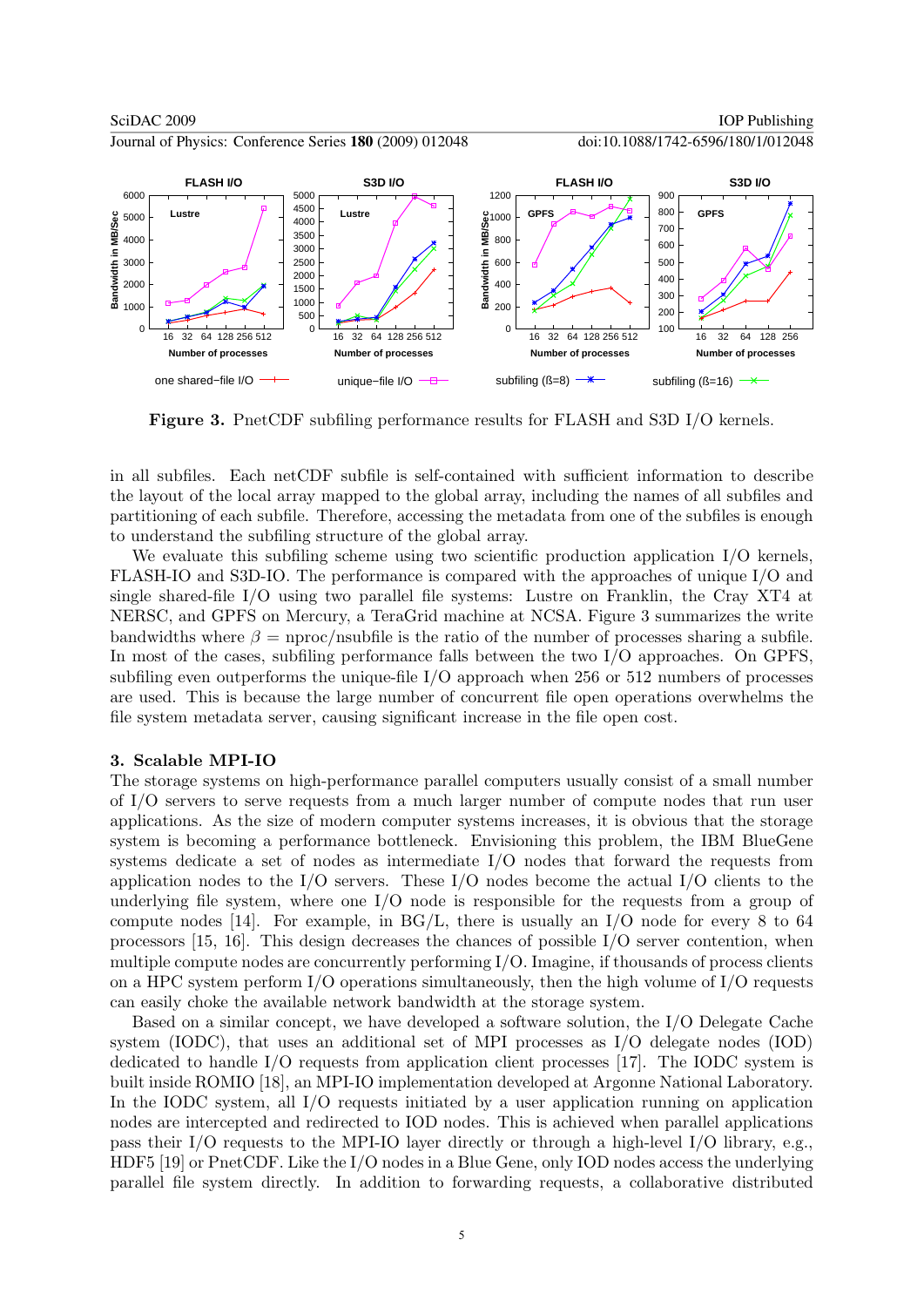

Figure 4. Performance results of using I/O delegation for FLASH and S3D I/O kernels.

cache is maintained across the IOD nodes for further I/O optimization. Features such as request aggregation, lock request alignment, cache page migration, and atomicity control are incorporated. By exploiting processing power and memory of IOD nodes for performing I/O caching and data aggregation, we achieve significant I/O bandwidth improvements.

We conducted our experiments using the FLASH and S3D I/O kernels using Lustre on Tungsten and GPFS on Mercury. Both Tungsten and Mercury are TeraGrid machines at NCSA. Experimental results are given in Figure 4. By allocating only 2-3% of additional computer nodes as I/O delegates, we achieved the improvement percentages ranging from 25% to 260%. Such significant performance improvement demonstrates the potential for using a separate group of MPI processes for  $I/O$  tasks to reduce the contention at the  $I/O$  servers, a technique that is applicable to both shared-file and unique-file I/O patterns.

#### 3.1. Adaptive file domain assignment for collective I/O

Although the shared-file I/O method provides a way to preserve the canonical order of structured data and ease the file management for post-run data analysis and visualization, this method often performs poorly when the I/O requests are not well coordinated. To address such performance issue, MPI collective  $I/O$  is designed to provide an opportunity to induce collaboration among the requesting processes for better I/O performance. Well-known examples of using such a collaboration are two-phase  $I/O$  [20] and disk directed  $I/O$  [21]. These process collaboration strategies have demonstrated significant performance improvements over uncoordinated I/O. However, even with these improvements, the shared-file can I/O still perform far worse than the unique-file-per-process approach. One of the main reasons is that concurrently accessing shared files incurs higher file system locking overhead from data consistency control. The same overhead can never happen if a file is only accessed by a single process. Two of most important data consistency issues that POSIX-compliant file systems must enforce are I/O atomicity and cache coherence. Most file systems rely on a locking mechanism for these tasks. Due to the nature of file striping, the lock granularity is usually set to the file block size or stripe size, instead of a byte. If two I/O requests simultaneously access the same file block and at least one of them is a write, they must be carried out serially, even if they do not overlap in bytes.

ROMIO's collective I/O implementation is based on the two-phase I/O strategy proposed in [20], which includes a request redistribution phase and an I/O phase. The two-phase strategy first calculates the aggregate access file region and then partitions it among the I/O aggregators into approximately equal-sized contiguous segments, named file domains. This partitioning strategy is referred as the even partitioning method. The I/O aggregators are a subset of the processes that act as I/O proxies for the rest of the processes. In the data redistribution phase, all processes exchange data with the aggregators based on the calculated file domains. In the I/O phase, aggregators access the shared file within the assigned file domains. Two-phase I/O can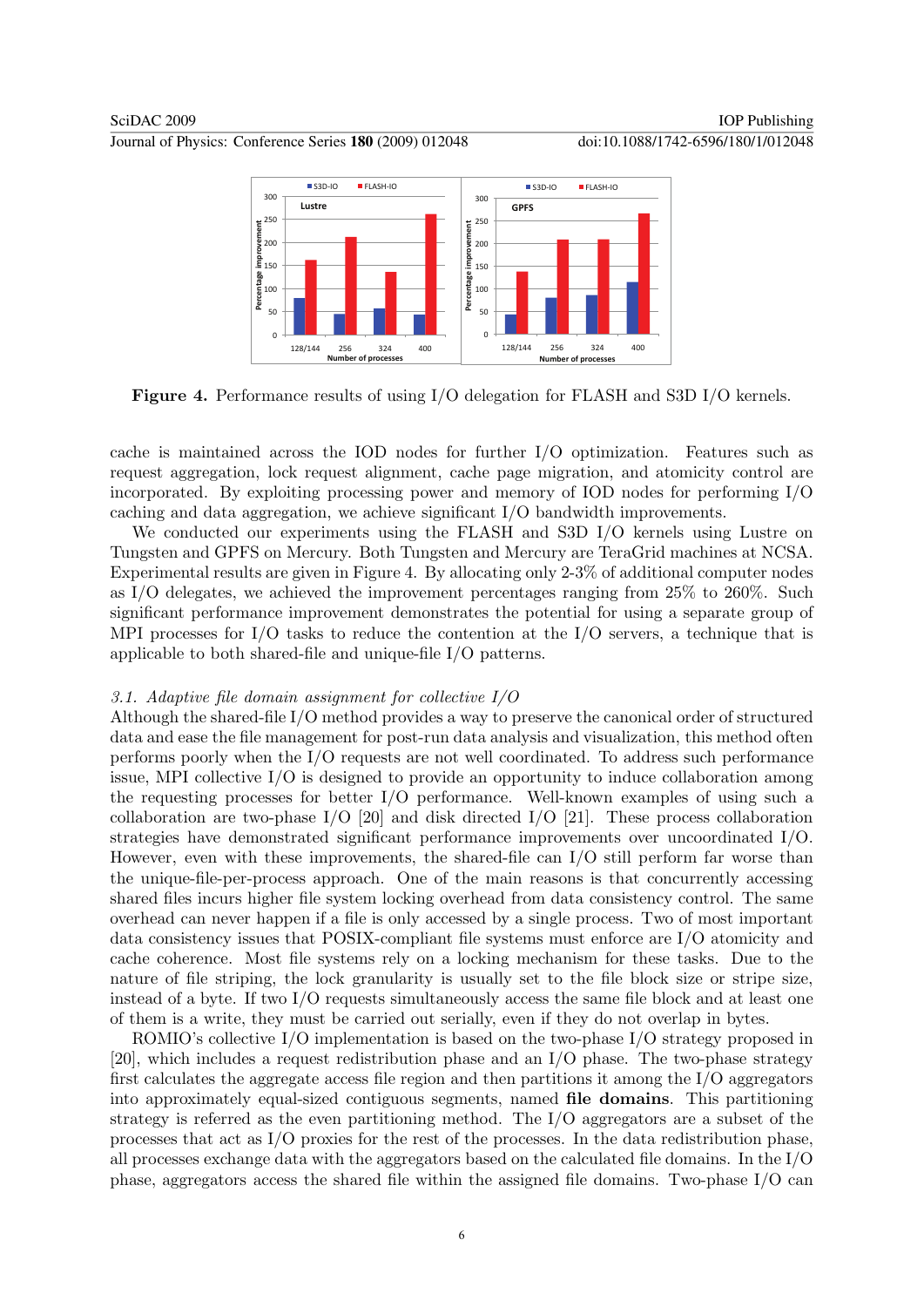

Figure 5. Results for various file domain partitioning methods for FLASH and S3D I/O kernels.

combine multiple small non-contiguous requests into large contiguous ones and has demonstrated to be very successful, as modern file systems handle large contiguous requests more efficiently. However, the even partitioning method does not necessarily produce the best I/O performance on all file systems due to the lock contentions. Since the lock granularity on most parallel file systems is set to the file stripe size, the file domain partitioning must be carefully aligned with the lock boundaries in order to minimize the lock conflicts.

We have developed a few file domain partitioning methods [22] as replacements for the even partitioning method used by ROMIO. The first method aligns the partitioning with the file system's lock boundaries. The second method, the *static-cyclic* method, partitions a file into fixed-size blocks based on the lock granularity and statically assigns the blocks in a round-robin fashion among the I/O aggregators. The third method, the group-cyclic method, divides the I/O aggregators into groups, each being of size equal to the number of I/O servers. Within each group, the static-cyclic partitioning method is used. This method is particularly designed for the situation that the number of  $I/O$  aggregators is much larger than the  $I/O$  servers. We evaluate these methods using four I/O benchmarks on two parallel file systems, Lustre and GPFS. Due to the different file locking mechanism implemented in Lustre and GPFS, these partitioning methods result in significant performance differences on the two file systems.

Figure 5 presents the write bandwidth results of the FLASH-IO and S3D-IO benchmarks on Jaguar, a Cray XT4 at ORNL, and Mercury at NCSA. These results indicate that the groupstatic and lock-boundary aligned methods give the best write performance on Lustre and GPFS, respectively. The lessons learned from this work can be helpful for the MPI-IO implementation to adapt the best partitioning method based on the underlying file system configuration. On file systems that implement server-based locking protocols, such as the Lustre, the group-cyclic file domain partitioning method is the best choice for collective write operations, as it minimizes the lock acquisition cost. For token-based locking protocols, such as the one used by GPFS, the method that aligns the partitioning to the lock boundaries produces the least number of file lock conflicts. These observations support developing ad hoc file domain partitioning methods based on the underlying file system characteristics, such as file locking and striping.

# 4. Data analytics in storage systems

It is known that most large-scale applications carry out their I/O tasks in bursts. That is, periodically a significant time of  $I/O$  inactivity is followed by bursts of  $I/O$ . Figure 6 illustrates the I/O activities of the CTH application in one 3-hour run. CTH is a family of codes developed at Sandia National Laboratories for modeling complex multi-dimensional, multimaterial problems that are characterized by large deformations and/or strong shocks [23, 24]. Through our collaboration with the Sandia National Laboratory, we are studying the I/O traces produced from production runs [25]. Data checkpointing was enabled for every 25 minutes and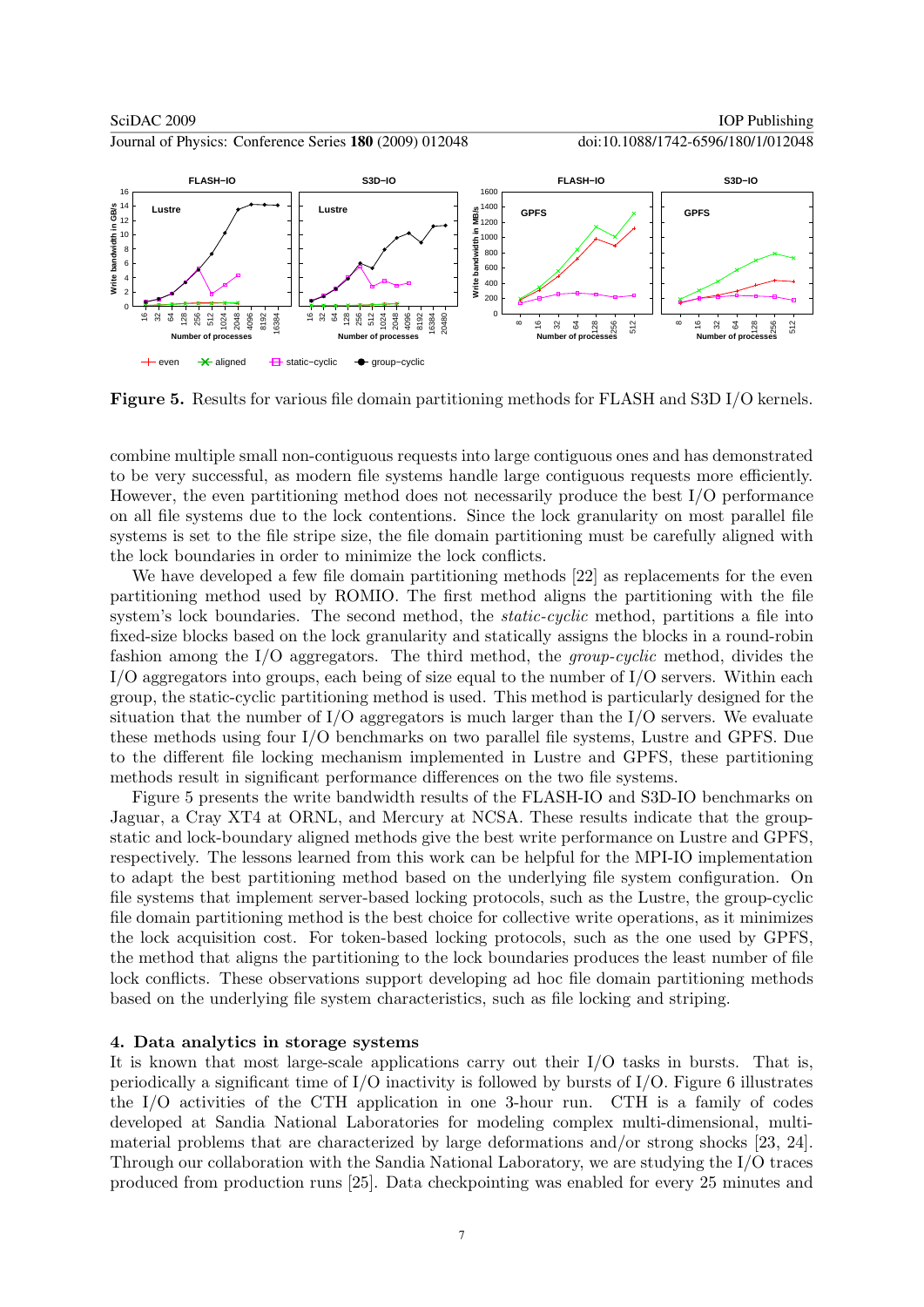

Figure 6. The bursty nature I/O activity of application CTH. Checkpoint writes occurs at a regular interval. This I/O pattern is very common in large-scale applications.

hence results in bursts of I/O activities on the file system. Such I/O pattern explains a low utilization of I/O servers commonly observed in today's parallel file systems.

Active storage has been proposed since late 1990s and prototyped in hard disk drives [26, 27, 28]. The majority of active storage applications are database operations, which perform mostly data filtering operations. The concept of active storage has been extended from the disk devices to the entire storage system, particularly, the I/O servers [29, 30]. Given the computational capabilities of the I/O servers in a parallel file system, their idle time can potentially be used to share the burden of computational nodes. Data intensive operations, such as data analytics and mining, can benefit from such as an active storage model on parallel file systems. However, offloading computational tasks from application clients to file system servers has several obstacles on today's file systems.

As illustrated in Figure 1, high-level information is lost when the data arrives at the file system. Information such as data types and structures are critical for data analytics programs to operate correctly. On the POSIX-compliant parallel file systems, the file metadata that can be transferred between client applications and file systems is limited to the attributes describing the file status. To enable computation offloading from application clients to file systems, the file system must adapt object-based protocols to allow user-defined attributes and operations be associated with the data objects. Object-based concepts have been incorporated into some parallel file systems, such as PVFS, Lustre, and Panasas, but without standardized metadata protocols, the potential optimization from metadata availability at the file level is still difficult to achieve.

Another challenge is the collaboration of multiple file system servers in order to carry out a single data analytics task in parallel. As files stored on a parallel file system can be striped across multiple servers, these servers must be able to communicate with each other as part of a parallel data analytics task. However, the I/O servers in modern parallel file systems are not programmed to communicate with each other directly. Enabling active storage on parallel file systems will soon change this phenomenon. Offloading the analytics tasks from application clients to the I/O servers will require identifying the group of servers holding parts of the data and informing the server group of data partitioning patterns. This is analogous to defining an MPI communicator in an MPI program, carried out at run time.

We have started the active storage design for parallel data analytics by extending the PnetCDF library and the PVFS file system. The well defined metadata in PnetCDF is borrowed in order to construct the interfaces that allow users to pass customized metadata along with the data to the PVFS file system. PVFS servers collaborate to execute data analytics operations as parallel programs. Our initial work also uses the I/O delegation discussed in Section 3 as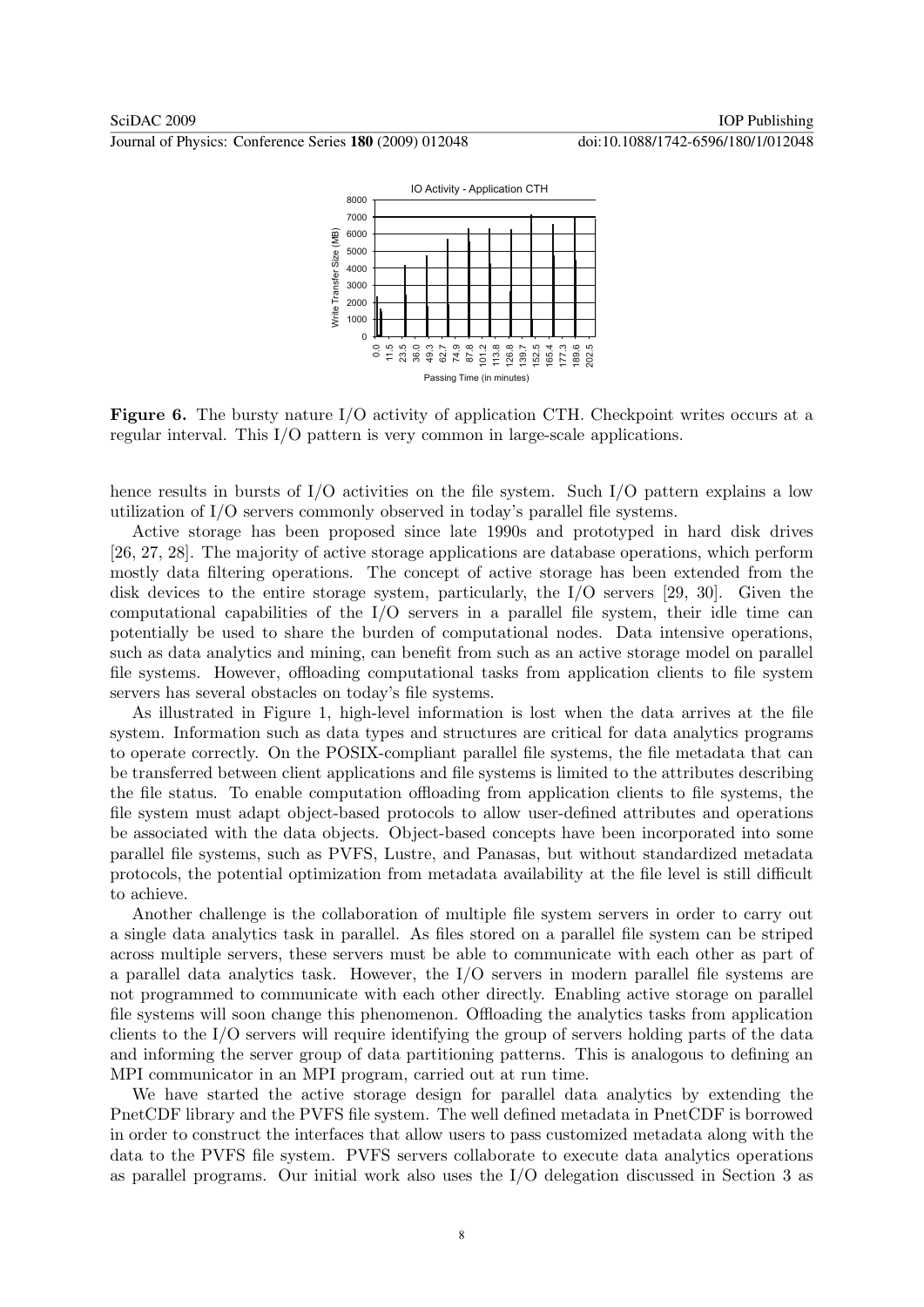another option for operation offloading. Since I/O delegation runs at user space, close to the applications, it can retain more high-level metadata details for better performance. In our design, the results of analytics are represented and saved in the netCDF format, so that both client and server components have a consistent and metadata-rich data presentation. Results are forthcoming.

# 5. Conclusions

Hardware and software improvements are constantly being made in the area of HPC I/O to address the needs of efficient and effective storage system in computational science. However, there are still challenges for achieving scalable performance as HPC systems enter the petascale era. The most significant one is obsolete standards that cannot address large-scale I/O requirements. From the performance point of view, abiding by the traditional semantics for data consistency has been identified as a major obstacle. Such semantics were designed for smallscale, loosely-coupled distributed environments and the problems addressed by these semantics seldom appear in parallel I/O operations. New standards for interfaces and semantics must be adopted to enable performance at scale. From the productivity point of view, the high-level I/O information has no proper communication channels to be delivered to other components in the I/O stack. Many aspects of such information can be used to bypass unnecessary system controls and enable optimizations for better performance. Our work demonstrated the importance of reducing file system locking overhead in collective MPI-IO operations. Such optimization relies on the awareness of application I/O patterns as well as the underlying system configurations. Extensions to POSIX I/O, the ANSI T-10 OSD, and pNFS standards are all important steps in the direction of high-performance, standards-based I/O systems.

To increase the functionality of I/O systems for computational science, flexible interfaces are important for exploiting the computational potential in storage systems. We have highlighted design issues for enabling data analytics in parallel file system servers and pointed out the deficiency of current standards. As the I/O systems and software are still evolving to meet the challenges of existing and future HPC systems, adapting informative application programming interfaces in file systems will elevate the I/O systems to a more versatile component from its traditional role of simple file access.

# Acknowledgments

This work was supported in part by U.S. Department of Energy (DOE) SCIDAC-2: Scientific Data Management Center for Enabling Technologies grant DE-FC02-07ER25808, DOE FASTOS award number DE-FG02-08ER25848, the DOE Office of Advanced Scientific Computing Research, Office of Science, under contract DE-AC02-06CH11357 and DE-FG02-08ER25835. This work was also supported in part by the National Science Foundation (NSF) under HECURA CCF-0621443, NSF SDCI OCI-0724599, and NSF ST-HEC CCF-0444405. We thank Lee Ward and Ruth Klundt at Sandia National Laboratories for providing the I/O trace data and valuable suggestions toward the application I/O characteristic analysis on HPC systems. This research was supported in part by NSF through TeraGrid resources provided by NCSA, under TeraGrid Projects TG-CCR060017T, TG-CCR080019T, and TGASC080050N. This research also used resources of the National Center for Computational Sciences at Oak Ridge National Laboratory, which is supported by the Office of Science of DOE under Contract No. DE-AC05-00OR22725.

### References

- [1] Committee 2008 *National Research Council Report, National Academies Press: Washington, D.C.*
- [2] netCDF *Network Common Data Form* The UniData program center, University Corporation for Atmospheric Research http://www.unidata.ucar.edu/software/netcdf/
- [3] Li J, Liao W, Choudhary A, Ross R, Thakur R, Gropp W, Latham R, Siegel A, Gallagher B and Zingale M 2003 Parallel netCDF: A Scientific High-Performance I/O Interface *the Supercomputing Conference*